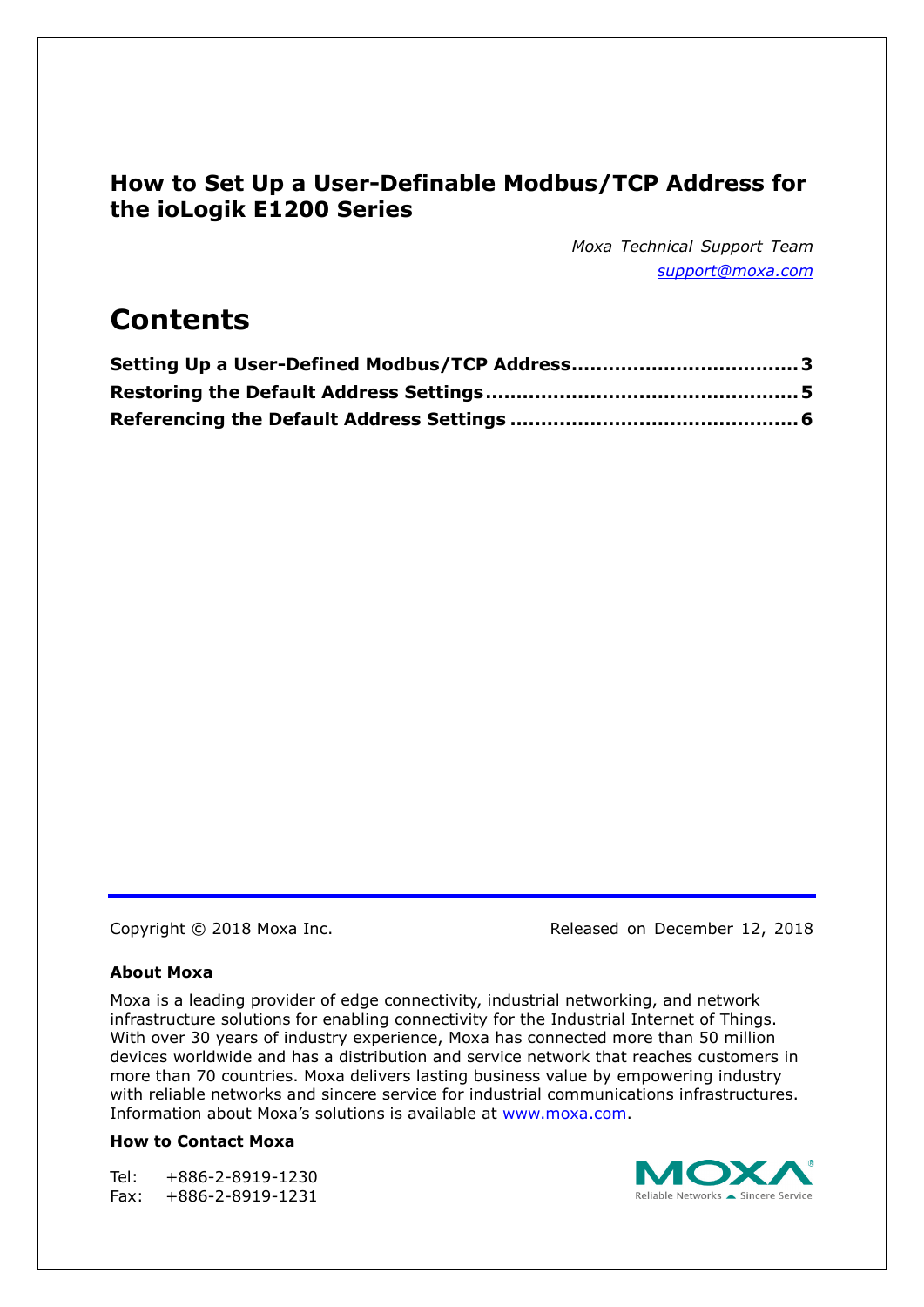#### **User-Definable Modbus/TCP Addresses for the ioLogik E1200 Series**

The purpose of this tech note is to provide a detailed example of how to easily configure an ioLogik E1200 Series with a user-defined Modbus/TCP address.



For Modbus devices that are controlled and detected by fixed addresses, you may need to spend a large amount of time researching and verifying the configurations. You need to locate each device's networking details, including I/O channels and vendor-defined addresses, to enable the initial or start address of a SCADA system or PLC. The ioLogik E1200, with user-definable Modbus/TCP addressing, offers greater flexibility and easier setup. Instead of worrying about individual devices, you simply configure the function and address map to fit your needs.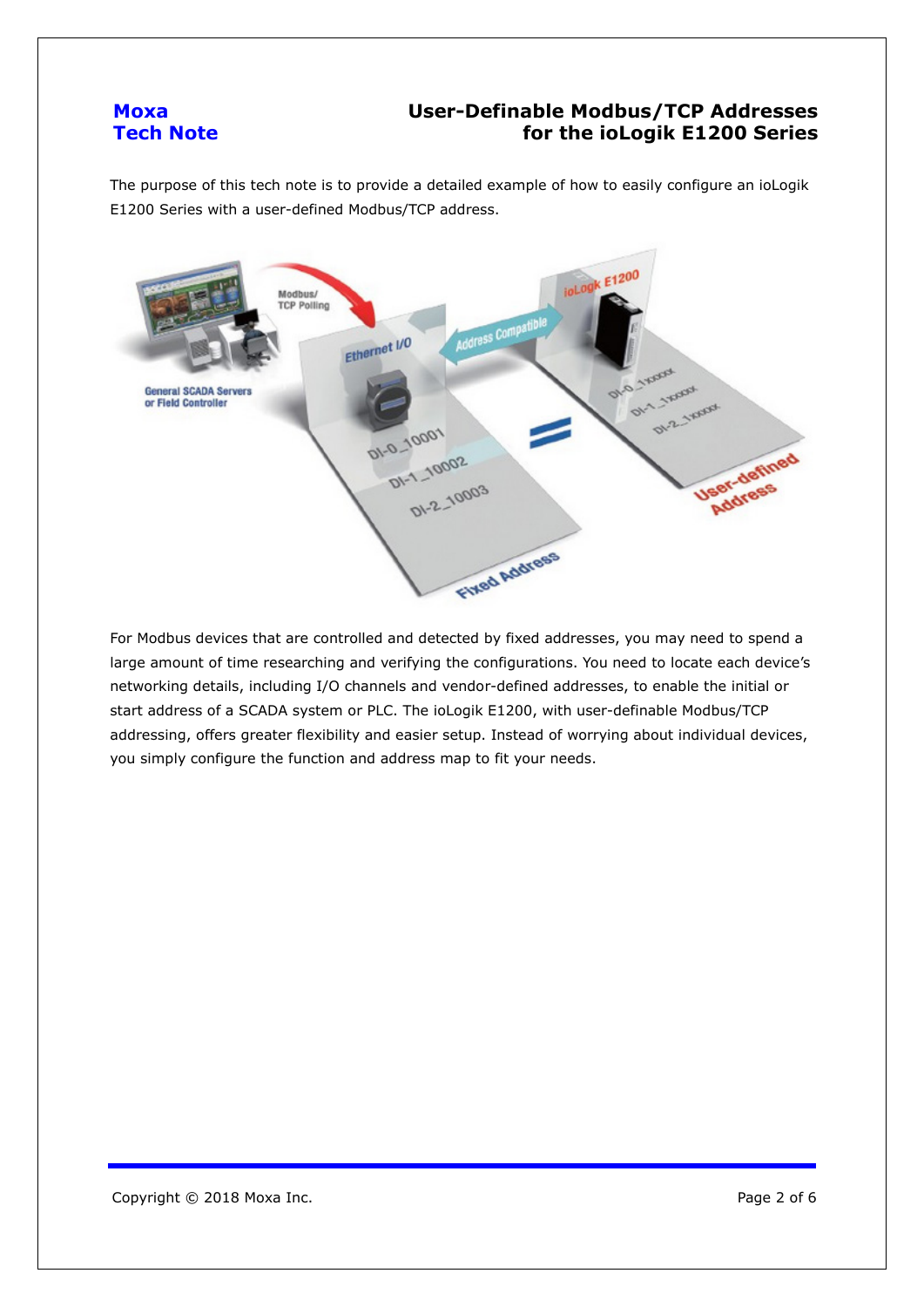#### **User-Definable Modbus/TCP Addresses for the ioLogik E1200 Series**

## <span id="page-2-0"></span>**Setting Up a User-Defined Modbus/TCP Address**

1. Connect to the ioLogik E1200 Series

Open your web browser and enter the IP address of the ioLogik E1200 Series to open the ioLogik's web console (Default IP: 192.168.127.254).

| <b>MOXA</b>                                                                                                                | <b>ioLogik Remote Ethernet I/O Server</b>                                                                                                                                              |                                                              |                                                            |                                      | www.moxa.com                                 |
|----------------------------------------------------------------------------------------------------------------------------|----------------------------------------------------------------------------------------------------------------------------------------------------------------------------------------|--------------------------------------------------------------|------------------------------------------------------------|--------------------------------------|----------------------------------------------|
| Model<br>- E1212 Ethernet IO Server<br>$\blacksquare$ Name<br>Location                                                     |                                                                                                                                                                                        | $\blacksquare$<br><b>B</b> Serial No.<br>System Elapsed Time | $-192.168.127.253$<br>$-07855$<br>$-00:00:03$              | - MAC Address<br>$=$ Firmware        | $-00-90-68-48-56-4d$<br>- V3.0 Build17111512 |
|                                                                                                                            | <b>Welcome to ioLogik Series</b>                                                                                                                                                       |                                                              |                                                            |                                      | $\lambda$                                    |
| - Main Menu - E1212<br>Overview<br>- Network Settings<br>- User-defined Modbus Addressing<br><b>Digital Inputs/Outputs</b> | <b>Ethernet I/O Server</b><br><b>Model Name</b><br><b>Serial Number</b><br><b>Firmware Version</b><br><b>Ethernet MAC Address</b><br><b>Ethernet IP Address</b><br><b>Peer to Peer</b> | E1212<br>07855<br><b>Disable</b>                             | V3.0 Build17111512<br>00-90-e8-48-5e-4d<br>192.168.127.253 |                                      |                                              |
| Default Address<br>- AOPC Server Settings                                                                                  | I/O Status                                                                                                                                                                             |                                                              |                                                            |                                      |                                              |
| - I/O Settings                                                                                                             | <b>DI Channel</b>                                                                                                                                                                      | Mode                                                         | <b>Status</b>                                              | <b>Filter</b>                        | <b>Counter Trigger</b>                       |
| - Peer to Peer Settings<br>- SNMP Settings<br>- RESTful Settings                                                           | <b>DI-00</b><br><b>DI-01</b><br>$DI-02$                                                                                                                                                | DI<br>DI<br>DI                                               | <b>OFF</b><br><b>OFF</b><br><b>OFF</b>                     | 100.0 ms<br>$100.0$ ms<br>$100.0$ ms | V<br>--<br>$ -$<br>$\sim$                    |
| - EtherNet/IP Settings                                                                                                     | $DI-03$                                                                                                                                                                                | DI                                                           | <b>OFF</b>                                                 | $100.0$ ms                           | $\overline{\phantom{m}}$                     |
| - System Management<br>Change Password                                                                                     | $DI-04$<br><b>DI-05</b><br><b>DI-06</b>                                                                                                                                                | DI<br><b>DI</b><br>DI                                        | <b>OFF</b><br><b>OFF</b><br><b>OFF</b>                     | $100.0$ ms<br>$100.0$ ms<br>100.0 ms | --<br>$\overline{\phantom{m}}$<br>--         |
| <b>Load Factory Default</b>                                                                                                | DI-07                                                                                                                                                                                  | DI                                                           | <b>OFF</b>                                                 | $100.0$ ms                           | $ -$                                         |
| Save/Restart                                                                                                               | <b>DI-08</b>                                                                                                                                                                           | DI                                                           | <b>OFF</b>                                                 | $100.0$ ms                           | $\sim$ $\sim$                                |

2. Expand the "-User-defined Modbus Addressing" page and select the "Digital Inputs/Outputs" page. In this tech note, we use the E1212 to illustrate. The model name and other items shown in the interface will depend on the I/O channels supported by the product you are using. For example, for the ioLogik E1241, you would look at the "Analog outputs" page.

|                                  |                | Enable Modbus/TCP Slave Protocol |                           |
|----------------------------------|----------------|----------------------------------|---------------------------|
| - Main Menu - E1212              |                |                                  |                           |
| Overview                         |                |                                  | <b>User-defined Start</b> |
| - Network Settings               | No.            | <b>Description</b>               | <b>Address (DEC)</b>      |
| - User-defined Modbus Addressing | 1              | DO Value                         | 0008                      |
| Digital Inputs/Outputs           | $\overline{2}$ | DO Pulse Status                  | 0016                      |
| Default Address                  |                |                                  |                           |
| - AOPC Server Settings           | 3              | DO Value All Channel (Ch0-Ch7)   | 0032                      |
| - I/O Settings                   | 4              | DI Value                         | 0000                      |
| - Peer to Peer Settings          | 5              | DI Counter Value (Double Word)   | 0016                      |
| - SNMP Settings                  | 6              | DI Value All Channel (Ch0-Ch15)  | 0048                      |
| - RESTful Settings               | 7              | DI Counter Start/Stop            | 0256                      |
| - EtherNet/IP Settings           |                |                                  |                           |
| - System Management              | 8              | <b>DI Counter Reset</b>          | 0272                      |
| Change Password                  | 9              | <b>P2P Connect Status</b>        | 4096                      |
| <b>Load Factory Default</b>      | 10             | P2P Output Safe Flag             | 4112                      |
| <b>Save/Restart</b>              | 11             | Clear P2P Output Safe Flag       | 4128                      |
|                                  | 12             | Clear Watchdog Alarm             | 4144                      |

#### **User-defined Modbus Addressing**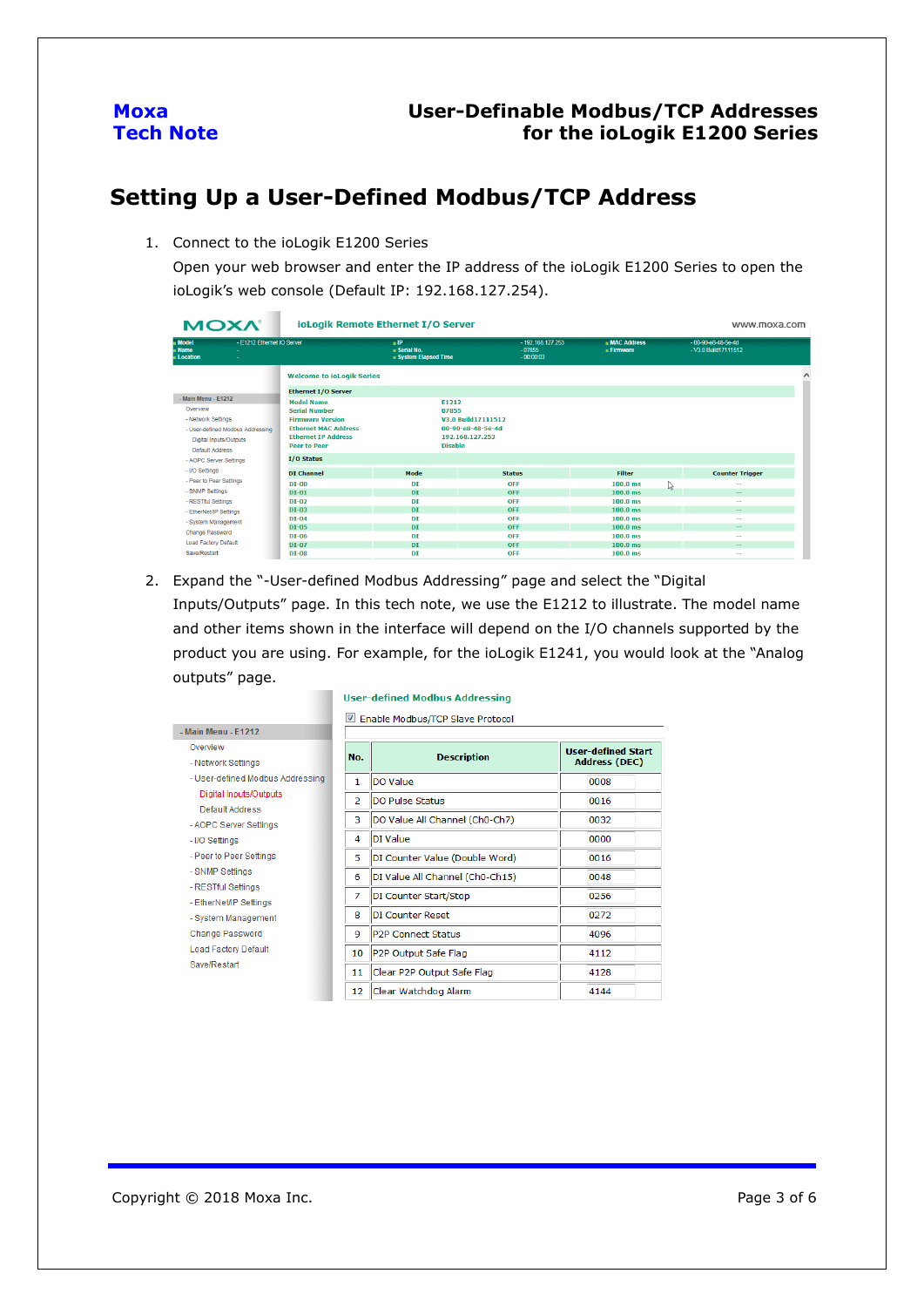#### **User-Definable Modbus/TCP Addresses for the ioLogik E1200 Series**

#### **User-defined Modbus Addressing**

Enable Modbus/TCP Slave Protocol

| - Main Menu - E1241                           |                |                            |                           |
|-----------------------------------------------|----------------|----------------------------|---------------------------|
| Overview                                      | No.            | <b>Description</b>         | <b>User-defined Start</b> |
| - Network Settings                            |                |                            | <b>Address (DEC)</b>      |
| - User-defined Modbus Addressing              | 1              | AO Scaling Value (Float)   | 0000                      |
| Analog Outputs                                | $\overline{2}$ | AO Value                   | 1024                      |
| Default Address                               |                |                            |                           |
| - AOPC Server Settings                        | 3              | <b>IP2P Connect Status</b> | 4096                      |
| - I/O Settings                                | 4              | P2P Output Safe Flag       | 4112                      |
| - Peer to Peer Settings                       | 5              | Clear P2P Output Safe Flag | 4128                      |
| - SNMP Settings                               | 6              | Clear Watchdog Alarm       | 4144                      |
| - RESTful Settings                            | 7              | Model Name                 | 5000                      |
| - EtherNet/IP Settings<br>- System Management | 8              | Device Name                | 5040                      |
| Change Password                               | 9              | Device Up Time             | 5020                      |
| <b>Load Factory Default</b>                   | 10             | <b>Firmware Version</b>    | 5029                      |
| Save/Restart                                  | 11             | Firmware Build Date        | 5031                      |
|                                               | 12             | <b>Mac Address</b>         | 5024                      |
|                                               | 13             | <b>IP Address</b>          | 5027                      |

3. Two parameters on the user-defined Modbus/TCP address page can be configured: Start Address and Function Code. Configure the parameters to be compatible with your own mapping.

**User-defined Modbus Addressing** 

|                 |                                        |                                            | <b>User-defined Modbus address</b> |                   |                                          |                                 |                  |
|-----------------|----------------------------------------|--------------------------------------------|------------------------------------|-------------------|------------------------------------------|---------------------------------|------------------|
| No.             | <b>Description</b>                     | User-defined Start<br><b>Address (DEC)</b> | <b>Function Code</b>               | <b>Read/Write</b> | <b>Reference</b><br><b>Address (DEC)</b> | <b>Total</b><br><b>Channels</b> | <b>Data Type</b> |
| 1               | <b>IDO</b> Value                       | 0000                                       | 01:COU STATUS<br>$\checkmark$      | <b>RW</b>         | 00001                                    | 8                               | 1 bit            |
| 2               | DO Pulse Status                        | 0016                                       | $\checkmark$<br>01:COIL STATUS     | <b>RW</b>         | 00017                                    | 8                               | 1 bit            |
|                 | DO Value All Channel (Ch0-Ch7)         | 0032                                       | 03:HOLDING REGISTER V              | <b>RW</b>         | 40033                                    | 1                               | 1 WORD           |
| 4               | DI Value                               | 0000                                       | ◡<br>02:INPUT STATUS               | $\overline{R}$    | 10001                                    | 16                              | 1 bit            |
|                 | <b>IDI</b> Counter Value (Double Word) | 0016                                       | 04:INPUT REGISTER<br>$\checkmark$  | $\mathsf{R}$      | 30017                                    | 16                              | 2 WORD           |
| 6               | DI Value All Channel (Ch0-Ch15)        | 0048                                       | $\checkmark$<br>04:INPUT REGISTER  | $\mathbb{R}$      | 30049                                    | $\mathbf{1}$                    | 1 WORD           |
|                 | DI Counter Start/Stop                  | 0256                                       | ◡<br>01:COIL STATUS                | <b>RW</b>         | 00257                                    | 16                              | 1 bit            |
|                 | <b>DI Counter Reset</b>                | 0272                                       | 01:COIL STATUS<br>$\checkmark$     | <b>RW</b>         | 00273                                    | 16                              | 1 bit            |
| 9               | <b>P2P Connect Status</b>              | 4096                                       | $\checkmark$<br>02: INPUT STATUS   | $\overline{R}$    | 14097                                    | 8                               | 1 bit            |
| 10 <sup>°</sup> | P2P Output Safe Flag                   | 4112                                       | 02: INPUT STATUS<br>$\checkmark$   | $\mathbb{R}$      | 14113                                    | 8                               | 1 bit            |
| 11              | Clear P2P Output Safe Flag             | 4128                                       | $\checkmark$<br>01:COIL STATUS     | <b>RW</b>         | 04129                                    | 8                               | 1 bit            |
| 12 <sub>1</sub> | Clear Watchdog Alarm                   | 4144                                       | 01:COIL STATUS<br>$\checkmark$     | <b>RW</b>         | 04145                                    | 1                               | 1 bit            |
|                 | 13 <b>IDO</b> PulseCount               | 0036                                       | 03:HOLDING REGISTER V              | <b>RW</b>         | 40037                                    | 8                               | 1 WORD           |
| 14              | DO PulseOnWidth                        | 0052                                       | 03:HOLDING REGISTER V              | <b>RW</b>         | 40053                                    | 8                               | 1 WORD           |
| 15              | <b>DO PulseOffWidth</b>                | 0068                                       | 03:HOLDING REGISTER V              | <b>RW</b>         | 40069                                    | 8                               | 1 WORD           |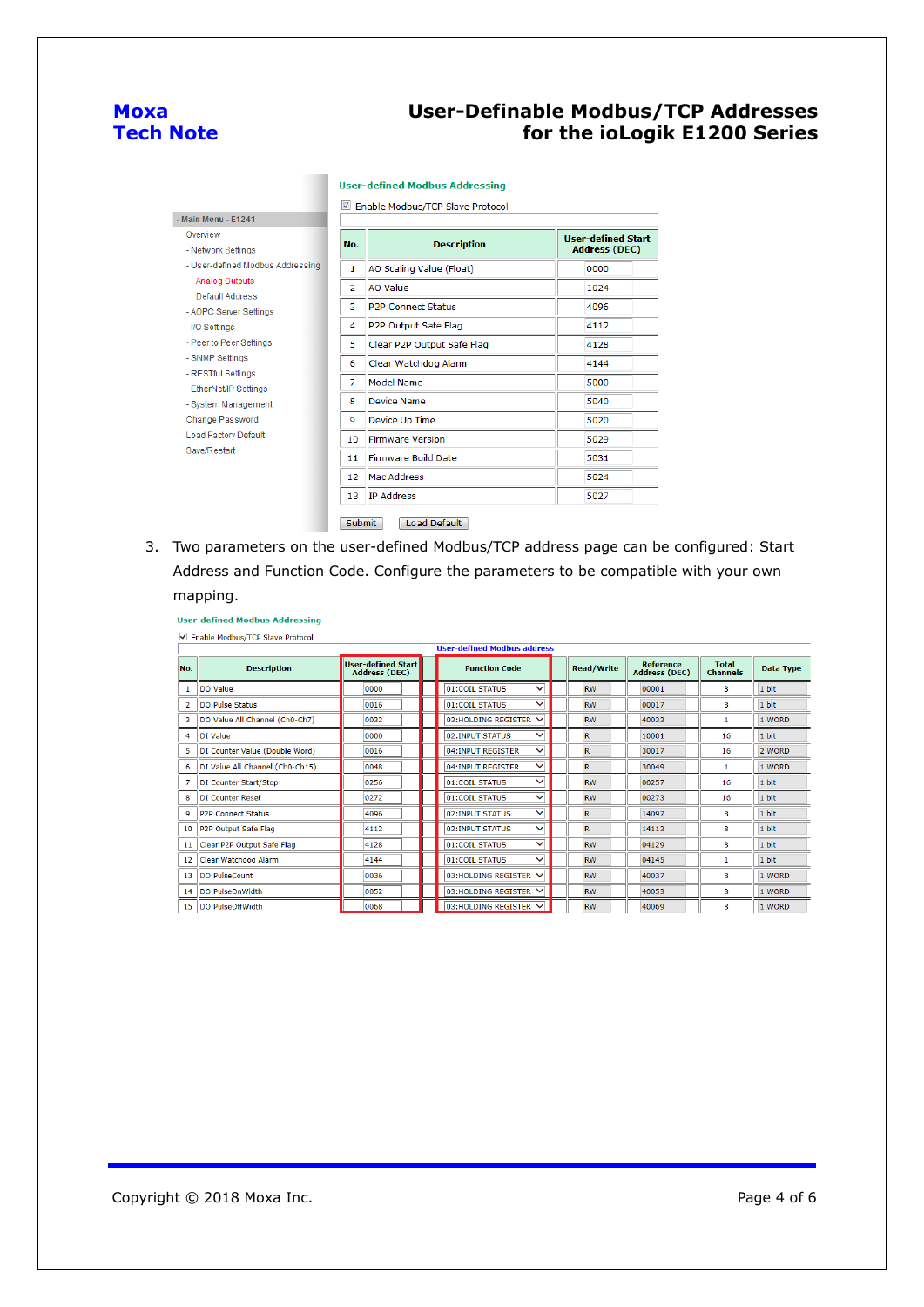### **User-Definable Modbus/TCP Addresses for the ioLogik E1200 Series**

4. After completing the configuration, scroll down to the bottom of the page and select "submit" to submit the configuration into the device.

| 18     | Model Name              | 5000 |  |
|--------|-------------------------|------|--|
| 19     | <b>Device Name</b>      | 5040 |  |
| 20     | Device Up Time          | 5020 |  |
| 21     | <b>Firmware Version</b> | 5029 |  |
| 22     | Firmware Build Date     | 5031 |  |
| 23     | Mac Address             | 5024 |  |
| 24     | IP Address              | 5027 |  |
| Submit | Load Default            |      |  |
|        |                         |      |  |

If the settings are okay, you will receive a notification telling you to restart the device to activate the new configuration. If the system detects duplicate addresses, you will receive a warning indicating that the configuration includes duplicate addresses. Click "Back" and then modify the settings so that the addresses are unique.

| Warning: Duplicate user-defined Modbus addresses -> No. 1: DO Value |             |
|---------------------------------------------------------------------|-------------|
|                                                                     | Back   Home |

## <span id="page-4-0"></span>**Restoring the Default Address Settings**

If you would like to discard all of your settings and restore the device to the factory default address settings, click the "Load Default" button at the bottom of the page. You will receive a notification telling you to restart the device to apply the new configuration.

| 19     | Device Name             |                     |  |  |  |  |  |
|--------|-------------------------|---------------------|--|--|--|--|--|
| 20     |                         | Device Up Time      |  |  |  |  |  |
| 21     |                         | Firmware Version    |  |  |  |  |  |
|        | 22 IFirmware Build Date |                     |  |  |  |  |  |
| 23     | Mac Address             |                     |  |  |  |  |  |
| 24     | IP Address              |                     |  |  |  |  |  |
|        |                         |                     |  |  |  |  |  |
| Submit |                         | <b>Load Default</b> |  |  |  |  |  |